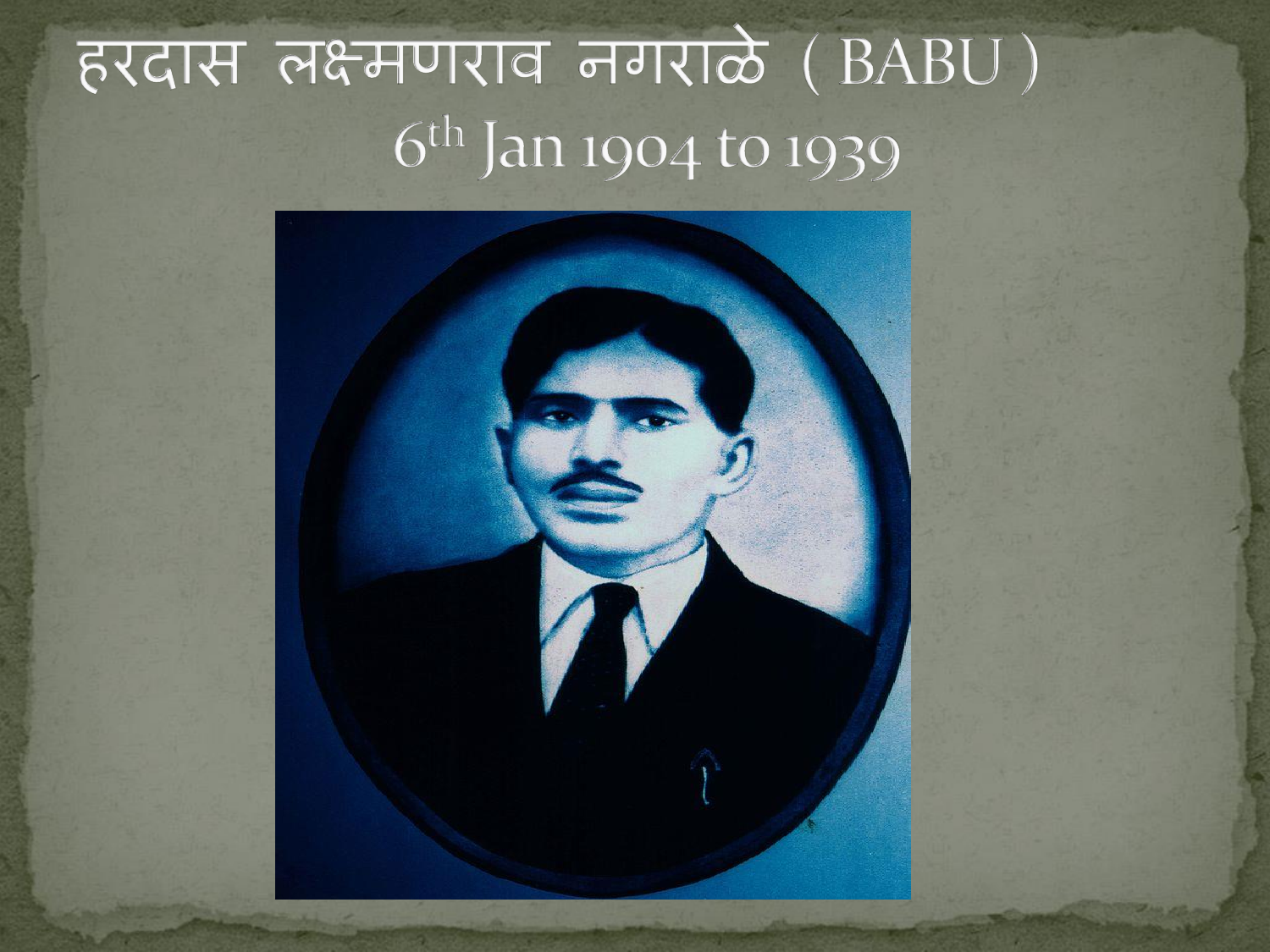- Pioneer of practice of exchanging the greeting of "Jai Bhim "
- Ardent follower of Dr B R Ambedkar
- **General secretary of Independent labor party**
- **Founder of MAHAR SAMAJ ORGANISATION**
- Founder of MAHAR SAMAJ PATHAK
- Mahila Ashram
- Night School
- Strongest opponent of Irrational and superstitious custom in society
- Strongly opposed sub-cast barrier
- A strong advocate to education to dalits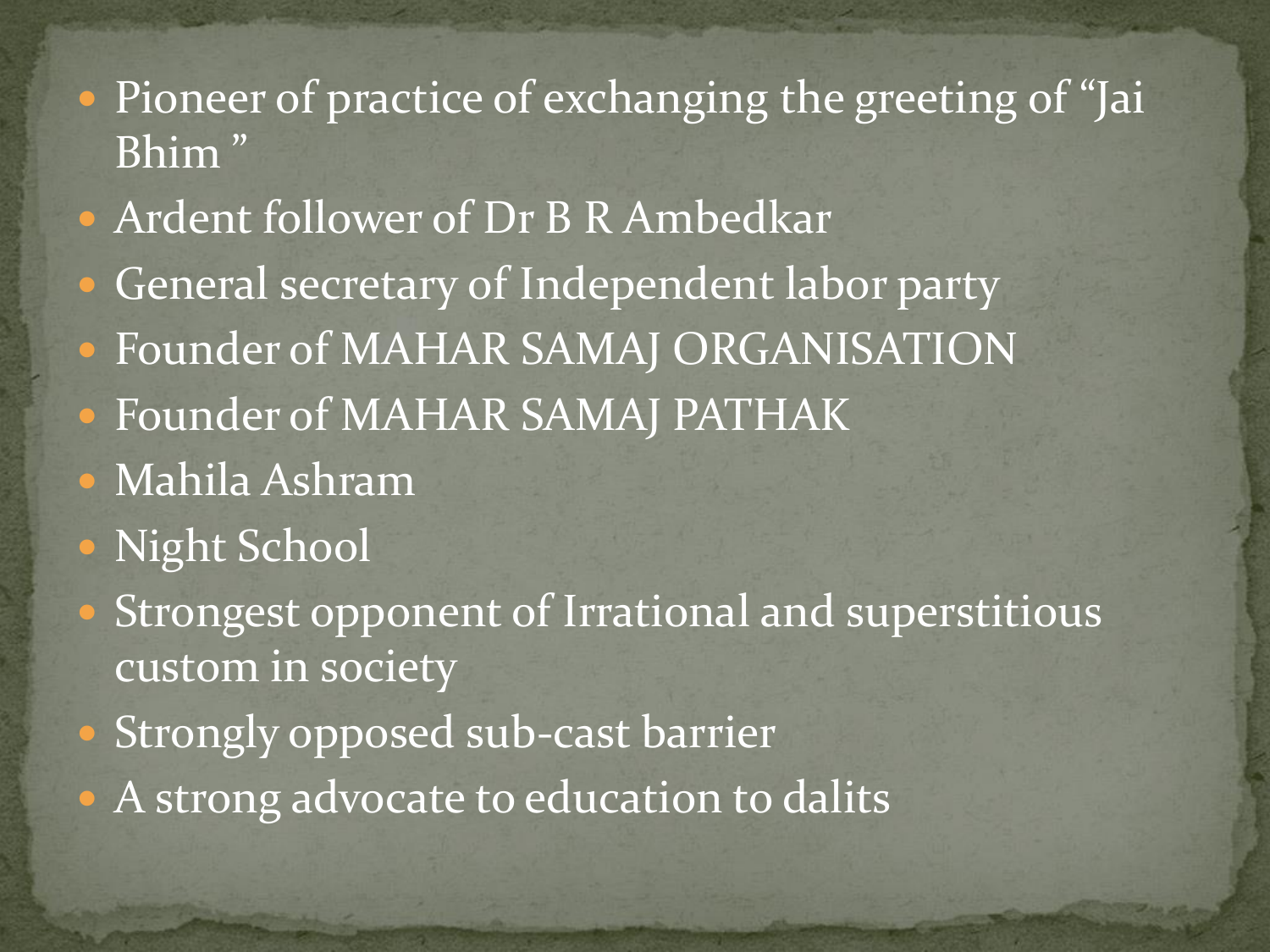- Prolific writer for Social awareness in DC
- "Mandal Mahatme" in 1924- awareness amongst the people against the evils in society.
- Veer Balak ( Brave Child ) Created new wave of awareness
- Articles in Janta later edited by Dr B R Ambedkar • 1928- First time meet with Dr BR Ambedkar Witness in front of Simon Commission. • Sent a telegram to Ramsay MacDonald, • He was among the main organizers of Conference of the Depressed Classes at Nagpur on August 8, 1930 presided over by Dr. Ambedkar for **separate electorates for the depressed classes**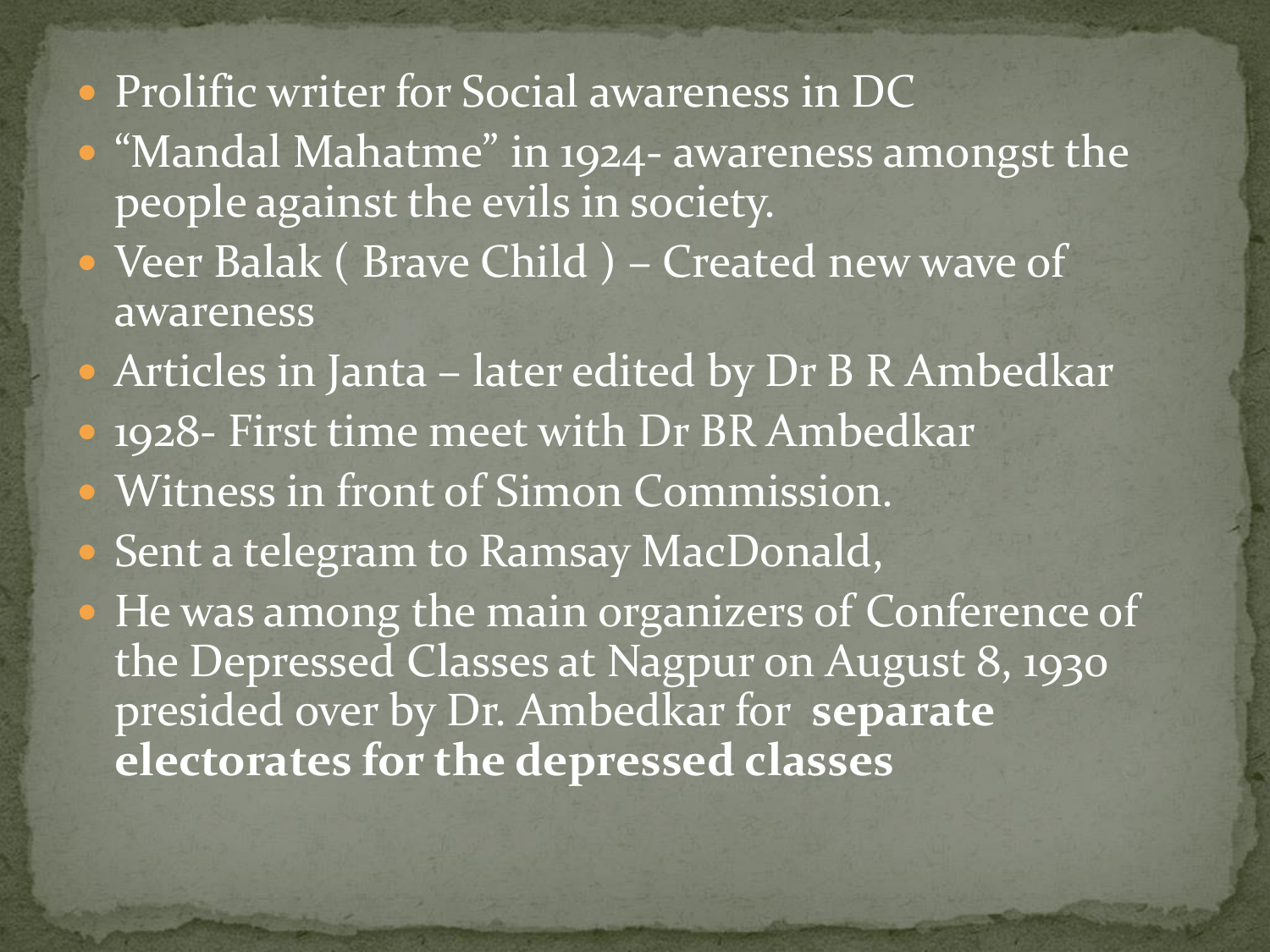## **Elected as Joint secretary for the federation**

- Fought the assembly elections in 1937 from Nagpur-Kamthi constituency and won
- 1938 –nominated as the president of the CP and Berar branch of ILP.
- fell sick of tuberculosis ( TB ) and his political career came to an abrupt end by his death on January 12,1939.
- He was one of the signatories to the "Poona Pact"
- He died young at the age of 35, 12 Jan 1939.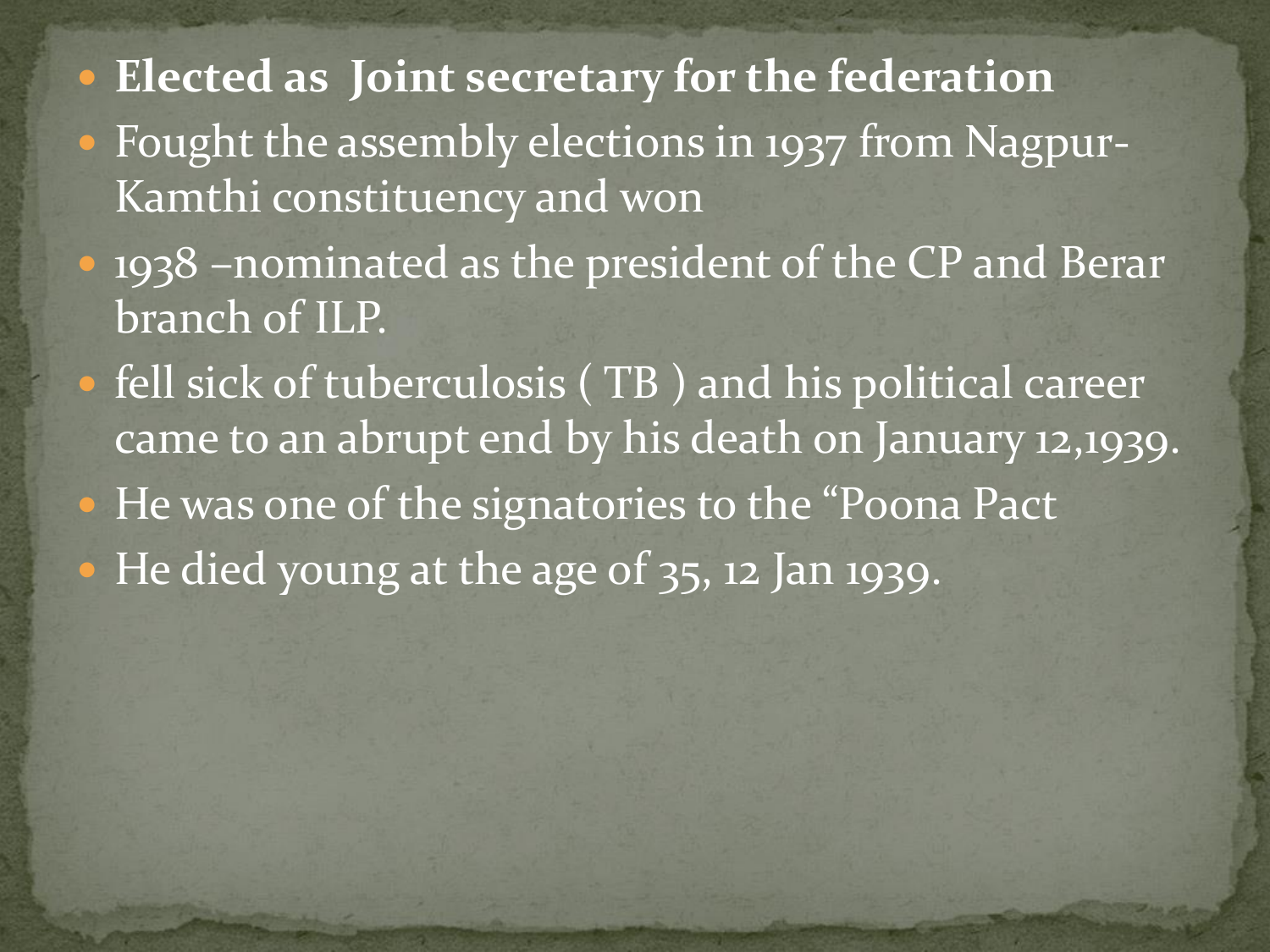# जयभीमचे जनक एल. एन. हरदास उपेक्षित

#### बाबासाहेब म्हणाले होते, 'माझा उजवा हात गेला...' : कामठीत स्मारक उभारावे

#### आज स्मृतिदिन

केवल जीवनतारे : सकाळ वृत्तसेवा

नागपूर, ता. ११ : देशात नव्हे तर जगभरात आंबेडकरी समाज परस्परांना आदराने 'जयभीम' म्हणतो. तो 'जयभीम' शब्द १९३७ साली पहिल्यांदा आमदार वाबू एल. एन. हरदास यांनी उष्वारला. कालांतराने 'जयभीम' आंबेडकरी समाजाच्या क्रांतीचा आरंभविंदू ठरला. जयभीम ही अविडकरी समाजाची ओळखच नव्हे तर 'अस्मिता' बनली आहे. परंतु, 'जयभीम'चे जनक असलेले हरदास यांच्या वाट्याला मात्र उपेक्षाच आली. गेल्या ७७ वर्षांत 'जयभीम' नावाने कामठीत स्मारक उभारता आले नाही, ही



शोकांतिका. १२ जानेवारी हा हरदास यांचा

स्मृतिदिन. एल. एन. इस्तास हरदास यांच्या मृत्यूची खबर

डॉ. वावासाहेब आंबेडकर यांना मिळाली असता, माझा उजवा हात गेला अशी प्रतिक्रिया बाबासाहेबांनी दिली होती. असा सच्चा कार्यकर्ता म्हणून हरदास यांची ओळख आहे. त्यांच्या कर्तृत्वाचा सन्मान करण्यासाठी भदन्त नागदीपंकर गेल्या दीड दशकापासन कार्यरत आहेत. त्यांच्या स्मृतिदिनाच्या पर्वसंघ्येला त्यांच्याशी साधलेल्या संवादातून हरदास यांचा सारा आयुष्याचा पट त्यांनी उलगडून दाखबला.

हरदास मूळचे कामठीचे. आजही



- भन्ते नागदीपंकर, सल्लागार, समता सैनिक दल, नागपुर.

त्यांचे घर...नव्हे तर झोपडी मोडक्या स्थितीत आहे. सहा जानेवारी १९०४ रोजी जन्म झाला. वडील लक्ष्मणराव नगरारे रेल्वेत कारकन होते. 'वाबासाहेब' हे अस्पृश्यांचे नेते म्हणून वृत्तपत्रातून वाचत होते. त्यांनी बाबासाहेबांना नेता मानले. १९२८ साली हरदास आणि बाबासाहेब यांची पहिली भेट झाली. कामठीत झालेल्या दलित परिषदेच्या बेळी मसळधार पाऊस होता. त्यावेळी स्टेजवरचे सारे पढारी स्वतःचा

बचाव करण्यासाठी निघन गेले. परंतु, हरदास यांनी वादळ संपेपर्यंत 'वावासाहेवां'ना आधार दिला. दुसऱ्या गोलमेज परिषदेत अस्पृश्यांचे पुढारी 'गांधी की आंबडेकर' असा वाद उपस्थित झाल्यानंतर हरदास यांनी वावासाहेव हेच अस्पृश्यांचे नेते आहेत अशा आशयाची ३२ 'तार' भारतभर फिरून विविध ठिकाणांहन इंग्रज प्रधानमंत्री यांना पाठवल्या. परिणामी डॉ. आंबेडकर हेच अस्पृश्य समाजाचे नेते असल्याचे सिद्ध झाले.

#### मुलाच्या निधनापेक्षा जनसागर मोलाचा

अकोला येथे १९२८ साली दलित परिषदेत हरदास भाषण करीत असताना 'मुलाच्या निधना'ची माहिती मिळाली. परत जाण्यासाठी लोकांनी विनवणी केली. परंतु, माझा एक मुलगा मरण पावला, दुसरा चेईल. पण, मी जनसागर सोडून जाणार नाही. समाजासाठी मुलाच्या निधनाच्या बातमीची पर्वा न करणारा कार्यकर्ता 'हरदास' आंबेडकरी समाजाचा सच्चा नेता आहे.

#### दुधासाठी पैसे नव्हते...

आंबेडकरी चळवळीसाठी अहोरात्र झुंजणाऱ्या या कार्यकर्त्याला टी. बी.चा आजार झाला. दुधातून गोळी घ्यावी असे डॉक्टरांनी सुचवले होते. ही घटना १९३९ सालची आहे. या लढवच्या आंबेडकरी पुढाऱ्याजवळ आमदार असतानाही दुधाला पैसे नव्हते. हरदास यांची व्यथा त्यांचे जीवलग मित्र शोंडबाजी मेंढे यांच्या लक्षात आली. मेंढे यांची पत्नी नुकतीच बाळंत झाली होती. त्यांनी आपल्या पत्नीचे द्ध आणले व हरदास यांना त्या दुधातून गोळी दिली. पुढे मेंढे हे धीरधम्म भन्ते झाले. धीरधम्म भन्ते यांनी सहज बोलता बोलता विनायक जामगडे या कार्यकर्त्याजवळ ही गोष्ट सांगितली होती.